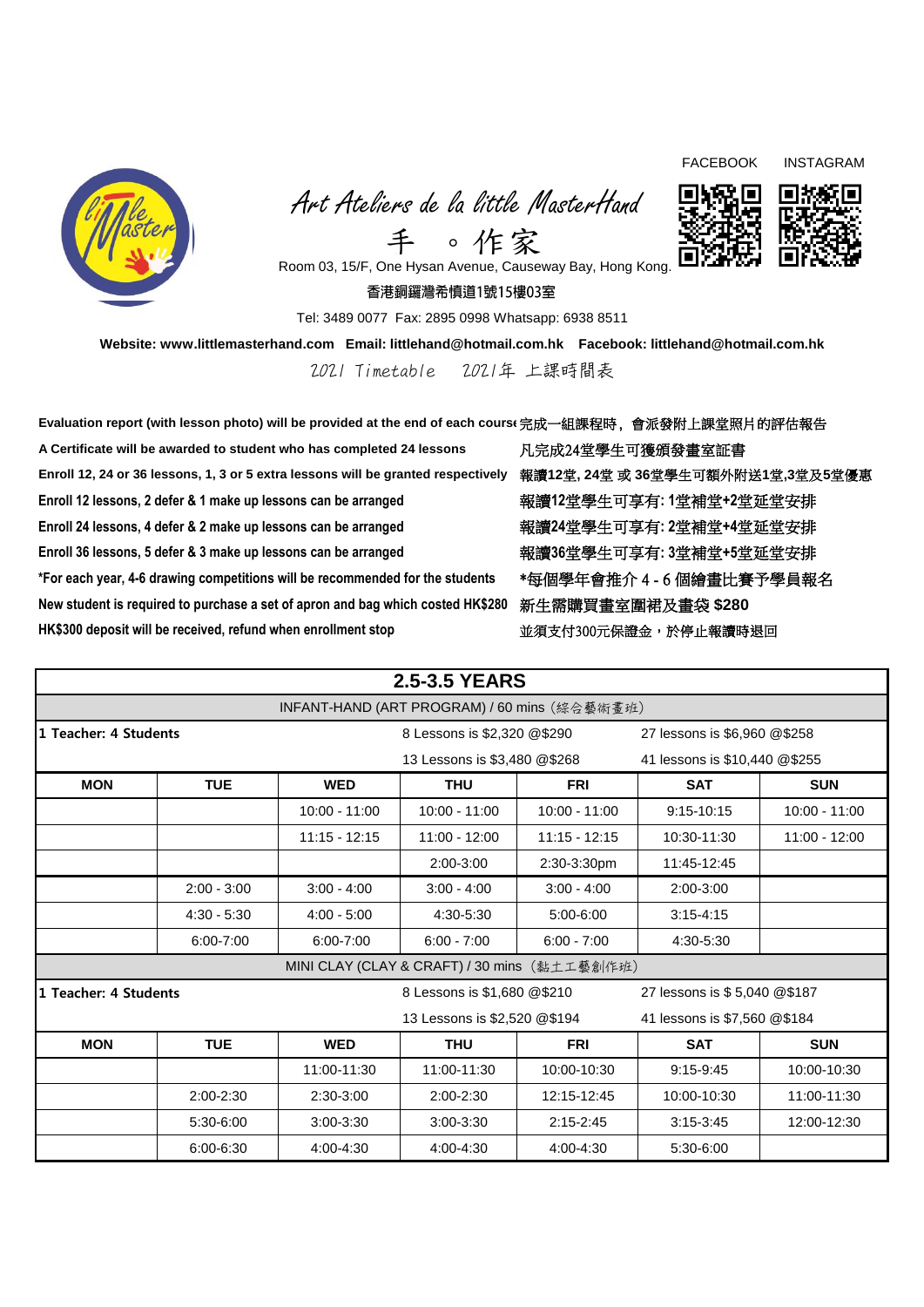| LITTLE-HAND (ART PROGRAM) / 60 mins (綜合藝術畫班)        |                                                                                      |                 |                                              |                                                               |                               |               |  |  |
|-----------------------------------------------------|--------------------------------------------------------------------------------------|-----------------|----------------------------------------------|---------------------------------------------------------------|-------------------------------|---------------|--|--|
| 1 Teacher: 5 Students                               |                                                                                      |                 | 8 Lessons is \$2,320 @\$290                  |                                                               | 27 lessons is \$6,960 @\$258  |               |  |  |
|                                                     |                                                                                      |                 | 13 Lessons is \$3,480 @\$268                 |                                                               | 41 lessons is \$10,440 @\$255 |               |  |  |
| <b>MON</b>                                          | <b>TUE</b>                                                                           | <b>WED</b>      | <b>THU</b>                                   | <b>FRI</b>                                                    | <b>SAT</b>                    | <b>SUN</b>    |  |  |
|                                                     |                                                                                      | 10:00 - 11:00   | $10:00 - 11:00$                              | $10:00 - 11:00$                                               | 9:15-10:15                    | 10:00 - 11:00 |  |  |
|                                                     |                                                                                      | 11:30 - 12:30   | 11:00 - 12:00                                | $11:00 - 12:00$                                               | 10:30-11:30                   | 11:15-12:15   |  |  |
|                                                     | $2:00 - 3:00$                                                                        | $3:15 - 4:15$   | $2:30 - 3:30$                                | 2:00-3:00                                                     | 2:00-3:00                     |               |  |  |
|                                                     | 3:30-4:30                                                                            | 4:30-5:30       | $4:30 - 5:30$                                | 4:00-5:00                                                     | 4:15-5:15                     |               |  |  |
|                                                     | 5:00-6:00                                                                            | 6:00-7:00       | $5:00 - 6:00$                                | $5:00 - 6:00$                                                 | $5:15-6:15$                   |               |  |  |
|                                                     |                                                                                      |                 | LITTLE MAGIC HAND (CLAY) / 60 mins (黏土工藝創作班) |                                                               |                               |               |  |  |
|                                                     | 1 Teacher: 5 Students<br>8 Lessons is \$2,440 @\$305<br>27 Lessons is \$7,320 @\$271 |                 |                                              |                                                               |                               |               |  |  |
|                                                     |                                                                                      |                 | 13 Lessons is \$3,660 @\$282                 |                                                               | 41 lessons is \$10,980 @\$268 |               |  |  |
| <b>MON</b>                                          | <b>TUE</b>                                                                           | <b>WED</b>      | <b>THU</b>                                   | <b>FRI</b>                                                    | <b>SAT</b>                    | <b>SUN</b>    |  |  |
|                                                     |                                                                                      | 10:00 - 11:00   | $10:00 - 11:00$                              | $10:00 - 11:00$                                               | 9:15-10:15                    | 10:00 - 11:00 |  |  |
|                                                     |                                                                                      | 12:00-1:00      | 11:00 - 12:00                                | $11:00 - 12:00$                                               | 10:30-11:30                   | 11:30-12:30   |  |  |
|                                                     | 2:00-3:00                                                                            | 2:00-3:00       | 2:30-3:30                                    | 2:00-3:00                                                     | 2:00-3:00                     |               |  |  |
|                                                     | 4:30-5:30                                                                            | 3:30-4:30       | 4:00-5:00                                    | 4:00-5:00                                                     | $3:15 - 4:15$                 |               |  |  |
|                                                     | 5:30-6:30                                                                            | 5:00-6:00       | 5:30-6:30                                    | 5:30-6:30                                                     | 4:30-5:30                     |               |  |  |
|                                                     |                                                                                      |                 |                                              |                                                               |                               |               |  |  |
|                                                     |                                                                                      |                 | <b>4.5-6.5 YEARS</b>                         |                                                               |                               |               |  |  |
|                                                     |                                                                                      |                 | KIDDY-HAND (ART PROGRAM) / 75 mins (綜合藝術畫班)  |                                                               |                               |               |  |  |
| 1 Teacher: 5 Students                               |                                                                                      |                 | 8 Lessons is \$2,480 @\$310                  |                                                               | 27 Lessons is \$7,440 @\$276  |               |  |  |
|                                                     |                                                                                      |                 |                                              | 13 Lessons is \$3,720 @\$286<br>41 lessons is \$11,160 @\$272 |                               |               |  |  |
| <b>MON</b>                                          | <b>TUE</b>                                                                           | <b>WED</b>      | <b>THU</b>                                   | <b>FRI</b>                                                    | <b>SAT</b>                    | <b>SUN</b>    |  |  |
|                                                     |                                                                                      | 10:00-11:15     | 10:00-11:15                                  | 10:00-11:15                                                   | 9:15-10:30                    | 10:00-11:15   |  |  |
|                                                     |                                                                                      | 11:15-12:30     | 11:30-12:45                                  | 11:15-12:30                                                   | 10:30-11:45                   | 11:15-12:30   |  |  |
|                                                     |                                                                                      |                 |                                              |                                                               | 11:45-1:00                    |               |  |  |
|                                                     | $2 - 3:15$                                                                           | 2:00-3:15       | 2:45-4:00                                    | 2:00-3:15                                                     | 2:00-3:15                     |               |  |  |
|                                                     | 3:30-4:45                                                                            | 3:45-5:00       | 4:30-5:45                                    | 3:45-5:00                                                     | 4:30-5:45                     |               |  |  |
|                                                     | 4:45-6:00                                                                            | 4:30-5:45       | 5:45-7:00                                    | 5:00-6:15                                                     |                               |               |  |  |
|                                                     |                                                                                      |                 | KIDDY MODERN CHINESE ART / 60 mins (現代中國畫班)  |                                                               |                               |               |  |  |
| 1 Teacher: 5 Students                               |                                                                                      |                 | 8 Lessons is \$2,480 @\$310                  |                                                               | 27 Lessons is \$7,440 @\$276  |               |  |  |
|                                                     |                                                                                      |                 | 13 Lessons is \$3,720 @\$286                 |                                                               | 41 lessons is \$11,160 @\$272 |               |  |  |
| <b>MON</b>                                          | <b>TUE</b>                                                                           | <b>WED</b>      | <b>THU</b>                                   | <b>FRI</b>                                                    | <b>SAT</b>                    | <b>SUN</b>    |  |  |
|                                                     |                                                                                      | $10:00 - 11:00$ | $10:00 - 11:00$                              | $10:00 - 11:00$                                               | 10:30 - 11:30                 | 10:00 - 11:00 |  |  |
|                                                     | 3:00-4:00                                                                            | $2:00 - 3:00$   | $2:00 - 3:00$                                | 2:00-3:00                                                     | $2:00 - 3:00$                 |               |  |  |
|                                                     |                                                                                      | $3:00 - 4:00$   | $4:30 - 5:30$                                | $3:30 - 4:30$                                                 | 4:30-5:30                     |               |  |  |
|                                                     |                                                                                      |                 |                                              | 5:30-6:30                                                     |                               |               |  |  |
| KIDDY MAGIC HAND (CLAY & CRAFT) / 75 mins (黏土工藝創作班) |                                                                                      |                 |                                              |                                                               |                               |               |  |  |
| 1 Teacher: 5 Students                               |                                                                                      |                 | 8 Lessons is \$2,520 @\$315                  |                                                               | 27 Lessons is \$7,560 @\$280  |               |  |  |
|                                                     |                                                                                      |                 | 13 Lessons is \$3,780 @\$291                 |                                                               | 41 lessons is \$11,340 @\$277 |               |  |  |
| <b>MON</b>                                          | <b>TUE</b>                                                                           | <b>WED</b>      | <b>THU</b>                                   | <b>FRI</b>                                                    | <b>SAT</b>                    | <b>SUN</b>    |  |  |
|                                                     |                                                                                      | 10:00-11:15     | 10:00-11:15                                  | 10:00-11:15                                                   | 9:15-10:30                    | 11:30-12:45   |  |  |
|                                                     | 2:00-3:15                                                                            | 4:45-6:00       | 5:30-6:45                                    | 2:00-3:15                                                     | 4:30-5:45                     |               |  |  |
|                                                     | 5:00-6:15                                                                            |                 |                                              | 4:30-5:45                                                     |                               |               |  |  |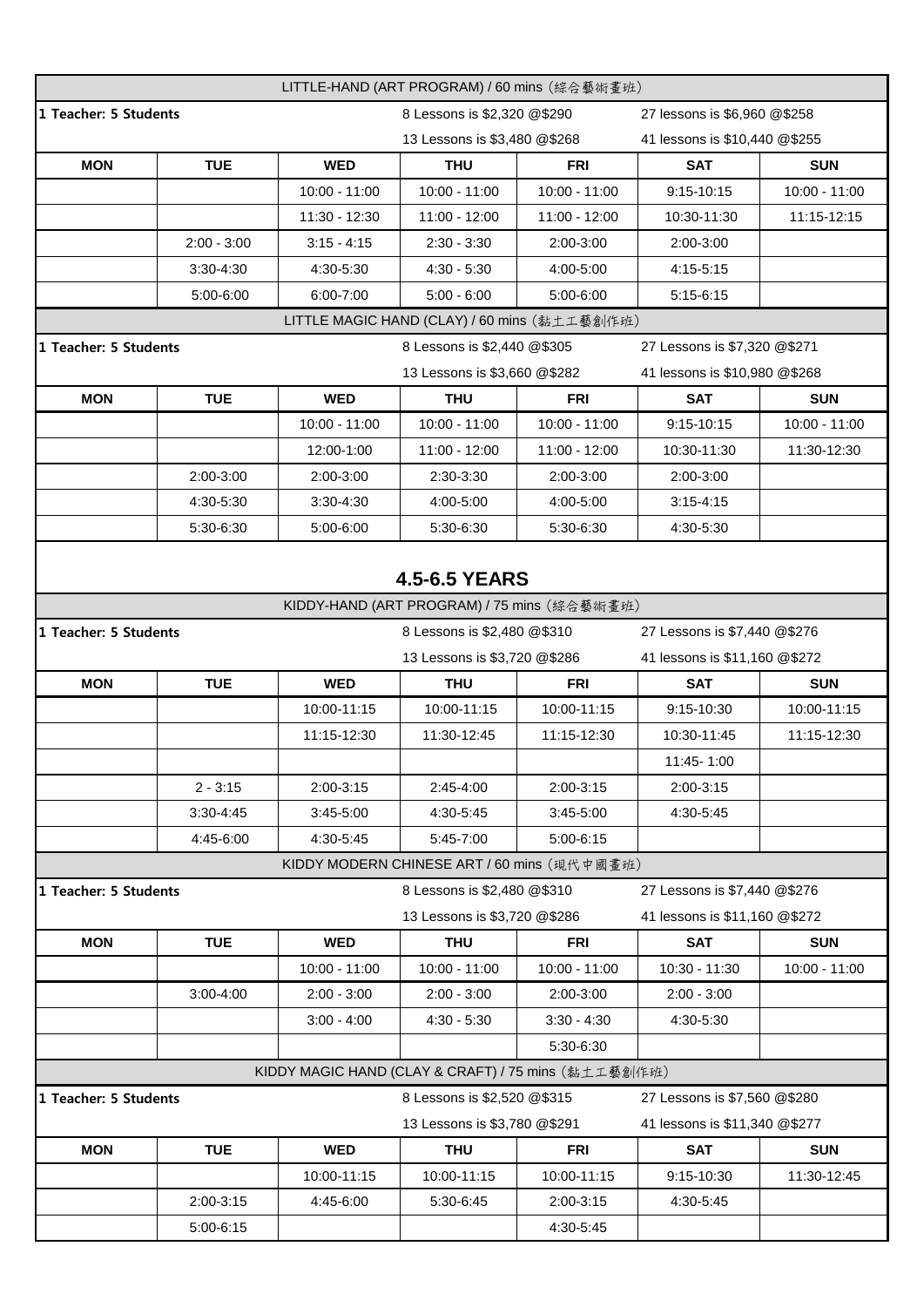| 6.5-8.5 YEARS / 8.5-16 YEARS                                                              |                                                                                                      |               |                                        |               |                                                                               |              |  |
|-------------------------------------------------------------------------------------------|------------------------------------------------------------------------------------------------------|---------------|----------------------------------------|---------------|-------------------------------------------------------------------------------|--------------|--|
|                                                                                           | MASTER-HAND 6.5-8.5yrs (TECHNIQUE) / ARTIST-HAND (TECHNIQUE & DESIGN) 8.5-16 yrs / 75 mins (創意技巧藝術班) |               |                                        |               |                                                                               |              |  |
| 1 Teacher: 5 Students                                                                     |                                                                                                      |               | 8 Lessons is \$2,520 @\$315            |               | 27 Lessons is \$7,560 @\$280                                                  |              |  |
|                                                                                           |                                                                                                      |               | 13 Lessons is \$3,780 @\$291           |               | 41 lessons is \$11,340 @\$277                                                 |              |  |
| <b>MON</b>                                                                                | <b>TUE</b>                                                                                           | <b>WED</b>    | <b>THU</b>                             | <b>FRI</b>    | <b>SAT</b>                                                                    | <b>SUN</b>   |  |
|                                                                                           |                                                                                                      |               |                                        | 10:00-11:15   | 10:00-11:15                                                                   | 10:00-11:15  |  |
|                                                                                           |                                                                                                      | 2:00-3:15     | 2:00-3:15                              | 2:00-3:15     | 11:30-12:45                                                                   | 11:30-12:45  |  |
|                                                                                           | 4:30-5:45                                                                                            | 3:45-5:00     | 3:45-5:00                              | 4:00-5:15     | 2:00-3:15                                                                     |              |  |
|                                                                                           | 5:45-7:00                                                                                            | 4:30-5:45     | 4:30-5:45                              | 5:15-6:30     | $3:15 - 4:30$                                                                 |              |  |
| MASTER 6.5-8.5yrs / ART15T 8.5-16 yrs / OIL PAINTING / 75 mins (優閒油畫課程)                   |                                                                                                      |               |                                        |               |                                                                               |              |  |
| 1 Teacher: 5 Students                                                                     |                                                                                                      |               | 8 Lessons is \$2,560 @\$320            |               | 27 lessons is \$7,680 @\$284                                                  |              |  |
|                                                                                           |                                                                                                      |               | 13 Lessons is \$3,840 @\$295           |               | 41 lessons is \$11,520 @\$281                                                 |              |  |
| <b>MON</b>                                                                                | <b>TUE</b>                                                                                           | <b>WED</b>    | <b>THU</b>                             | FRI           | <b>SAT</b>                                                                    | <b>SUN</b>   |  |
|                                                                                           |                                                                                                      | $3:30-4:45$   | 2:00-3:15                              | 2:45-4:00     | 11:45-1:00                                                                    | 11:30-12:45  |  |
|                                                                                           | 5:45-7:00                                                                                            | $5:00-6:15$   | 5:30-6:45                              | 5:30-6:15     | $3:15 - 4:30$                                                                 |              |  |
|                                                                                           |                                                                                                      |               |                                        |               | MASTER 6.5-8.5yrs / ARTIST 8.5-16 yrs / MODERN CHINESE ART / 60 mins (現代中國畫班) |              |  |
| 1 Teacher: 5 Students                                                                     |                                                                                                      |               | 8 Lessons is \$2,520 @\$315            |               | 27 Lessons is \$7,560 @\$280                                                  |              |  |
|                                                                                           |                                                                                                      |               | 13 Lessons is \$3,780 @\$291           |               | 41 lessons is \$11,340 @\$277                                                 |              |  |
| <b>MON</b>                                                                                | <b>TUE</b>                                                                                           | <b>WED</b>    | <b>THU</b>                             | <b>FRI</b>    | <b>SAT</b>                                                                    | <b>SUN</b>   |  |
|                                                                                           | 3:30-4:30                                                                                            |               | 11:30-12:30                            | 10:00-11:00   | 9:15-10:15                                                                    | 10:00-11:00  |  |
|                                                                                           | 6:00-7:00                                                                                            | $3:00-4:00$   | 6:00-7:00                              | $3:30 - 4:30$ | 4:30-5:30                                                                     | 11:30-12:30  |  |
|                                                                                           | MASTER 6.5-8.5yrs / ART15T 8.5-16 yrs / ICONOGRAPH, COMIC AND SKETCH CLASS/75 mins (插畫/漫畫/素描班)       |               |                                        |               |                                                                               |              |  |
| 1 Teacher: 5 Students<br>8 Lessons is \$2,520 @\$315<br>27 Lessons is \$7,560 @\$280      |                                                                                                      |               |                                        |               |                                                                               |              |  |
|                                                                                           |                                                                                                      |               | 13 Lessons is \$3,780 @\$291           |               | 41 lessons is \$11,340 @\$277                                                 |              |  |
| <b>MON</b>                                                                                | <b>TUE</b>                                                                                           | <b>WED</b>    | <b>THU</b>                             | <b>FRI</b>    | <b>SAT</b>                                                                    | <b>SUN</b>   |  |
|                                                                                           |                                                                                                      |               |                                        |               | 11:45-1:00                                                                    | 10:00-11:15  |  |
|                                                                                           | 4:30-5:45                                                                                            |               | 5:00-6:15                              | 4:00-5:15     | 2:00-3:15                                                                     | 11:30-12:45  |  |
|                                                                                           | 5:45-7:00                                                                                            | 5:45-7:00     |                                        | 5:45-7:00     | $3:15 - 4:30$                                                                 |              |  |
|                                                                                           |                                                                                                      |               | Digital Art Drawing / 75 mins (電子繪圖課程) |               |                                                                               |              |  |
| 1 Teacher: 5 Students                                                                     |                                                                                                      |               | 8 Lessons is \$2,560 @\$320            |               | 27 lessons is \$7,680 @\$284                                                  |              |  |
|                                                                                           |                                                                                                      |               | 13 Lessons is \$3,840 @\$295           |               | 41 lessons is \$11,520 @\$281                                                 |              |  |
| <b>MON</b>                                                                                | <b>TUE</b>                                                                                           | <b>WED</b>    | <b>THU</b>                             | <b>FRI</b>    | <b>SAT</b>                                                                    | <b>SUN</b>   |  |
|                                                                                           |                                                                                                      |               |                                        |               | 11:45-1:00                                                                    | 11:30-12:45  |  |
|                                                                                           | 5:00-6:15                                                                                            | 5:30-6:45     | 4:30-5:45                              | 5:00-6:15     | 4:00-5:15                                                                     |              |  |
|                                                                                           | MASTER 6.5-8.5yrs / ARTIST 8.5-16 yrs /                                                              |               |                                        |               | MAGIC HAND (CLAY & CRAFT) / 75 mins (黏土工藝創作班)                                 |              |  |
| 1 Teacher: 5 Students<br>8 Lessons is \$2,560 @\$320<br>27 lessons is \$7,680 @\$284      |                                                                                                      |               |                                        |               |                                                                               |              |  |
|                                                                                           |                                                                                                      |               | 13 Lessons is \$3,840 @\$295           |               | 41 lessons is \$11,520 @\$281                                                 |              |  |
| <b>MON</b>                                                                                | <b>TUE</b>                                                                                           | <b>WED</b>    | <b>THU</b>                             | <b>FRI</b>    | <b>SAT</b>                                                                    | <b>SUN</b>   |  |
|                                                                                           |                                                                                                      | 10:00-11:15   | 10:00-11:15                            | 10:00-11:15   | 11:45-1:00                                                                    | $10 - 11:15$ |  |
|                                                                                           | 3:30-4:45                                                                                            | $3:15 - 4:30$ | 4:00-5:15                              | 3:45-5:00     | $3:15-4:30$                                                                   | 11:30-12:45  |  |
|                                                                                           | 4:45-6:00                                                                                            | 5:45-7:00     | 5:30-6:45                              |               | 4:30-5:45                                                                     |              |  |
| CERAMIC ART (CLAY & CRAFT) / 75 mins (陶瓷工藝創作班)<br>MASTER 6.5-8.5yrs / ARTIST 8.5-16 yrs / |                                                                                                      |               |                                        |               |                                                                               |              |  |
| 1 Teacher: 5 Students<br>8 Lessons is \$2,560 @\$320<br>27 lessons is \$7,680 @\$284      |                                                                                                      |               |                                        |               |                                                                               |              |  |
|                                                                                           |                                                                                                      |               | 13 Lessons is \$3,840 @\$295           |               | 41 lessons is \$11,520 @\$281                                                 |              |  |
| <b>MON</b>                                                                                | <b>TUE</b>                                                                                           | <b>WED</b>    | <b>THU</b>                             | FRI           | <b>SAT</b>                                                                    | <b>SUN</b>   |  |
|                                                                                           |                                                                                                      | 10:00-11:15   | 10:00-11:15                            | 10:00-11:15   |                                                                               |              |  |
|                                                                                           | 3:30-4:45                                                                                            | $3:15 - 4:30$ | 2:00-3:15                              | 2:00-3:15     | $3:15-4:30$                                                                   | 11:30-12:45  |  |
|                                                                                           |                                                                                                      |               |                                        |               |                                                                               |              |  |
|                                                                                           | 4:45-6:00                                                                                            | 5:45-7:00     | 5:30-6:45                              | 5:15-6:30     | 4:30-5:45                                                                     |              |  |